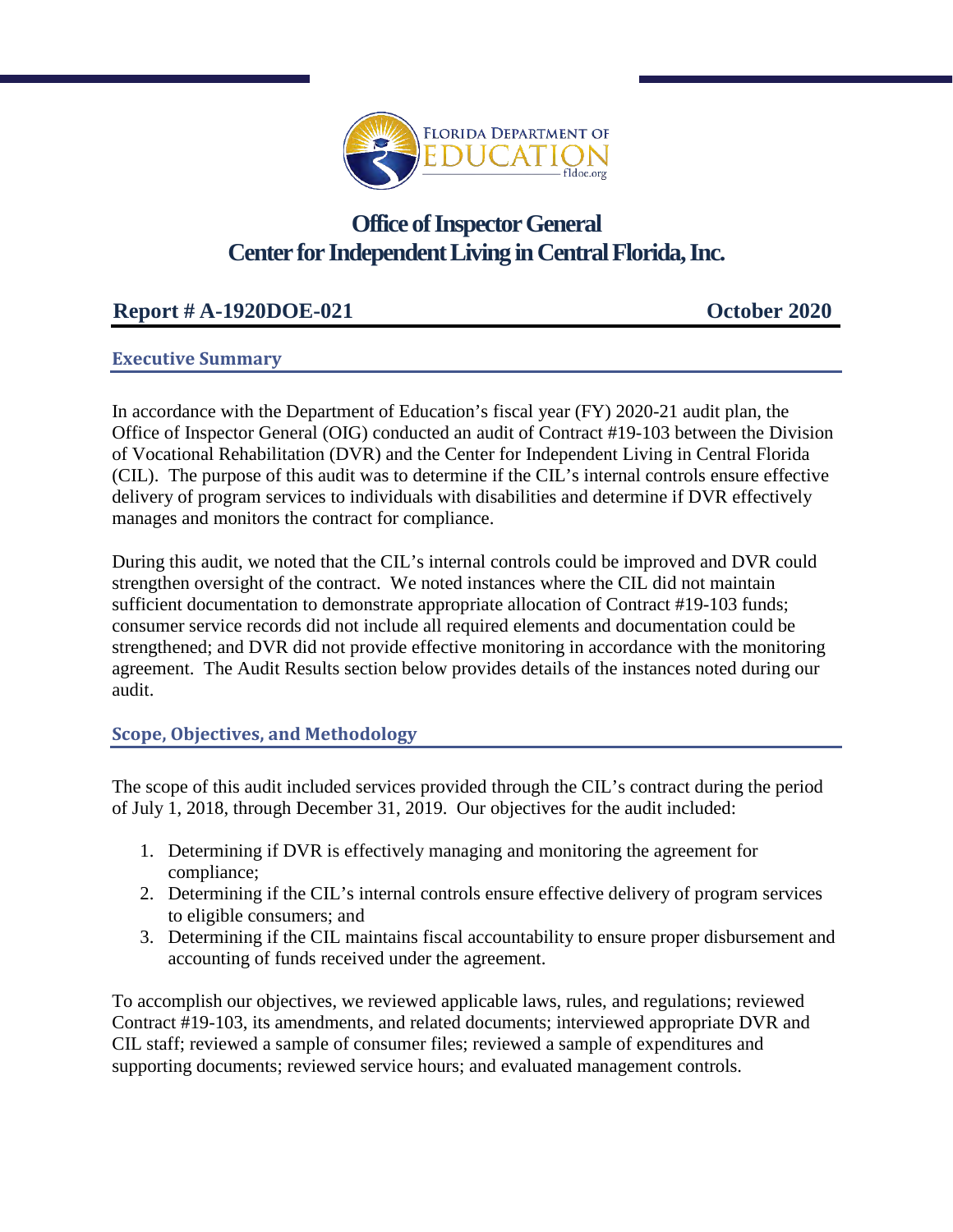## **Background**

DVR is a federal-state program committed to helping people who have physical or mental disabilities find and maintain meaningful employment and enhance their independence. DVR accomplishes this by providing employment support and job placement assistance to eligible individuals with disabilities. DVR contracts with Centers for Independent Living to provide quality vocational rehabilitation services to persons with disabilities in Florida.

Centers for Independent Living are community-based agencies that provide independent living services to persons with all types of disabilities. They are dedicated to helping people of any age and disability to identify and reach their goals to achieve independence. Centers for Independent Living accomplish this by offering information and referral services, independent living skills training, peer counseling, and individual and systems advocacy. The Center for Independent Living in Central Florida, Inc. (CIL) is a non-profit corporation serving individuals with disabilities in Orange, Polk, Hardee, Highlands, and DeSoto counties. The CIL was formed in 1976 due to the needs of persons with disabilities in the community. The CIL still operates from its original Winter Park office, as its location is close in proximity to public transportation, shopping establishments, and medical facilities. The CIL also operates a satellite office in Lakeland.

On June 25, 2018, DVR entered into a one-year contract for the period of July 1, 2018, through June 30, 2019, with the CIL to provide funding for rehabilitation services or other services to enhance the ability of persons who have significant disabilities to live independently, function within their communities, and if appropriate, to secure and maintain employment. Per Contract #19-103, the appropriations for Title VII (SSA/Part B) were \$583,331.00 and General Revenue were \$168,790.00. Amendment 1 of Contract 19-103 renewed the contract for an additional oneyear term for the period of July 1, 2019, through June 30, 2020. Amendment 1 provided an additional \$4,798.00 in Title VII (SSA/Part B) funds and an additional \$314.00 in General Revenue funds on June 25, 2019, making the total contract funding \$757,233.00.

## **Audit Results**

## Finding 1: DVR did not provide effective monitoring in accordance with the monitoring agreement.

Per the standard DVR Monitoring Agreement form, "A complete risk assessment is performed on all CIL Contracts prior to execution. Risk will be reassessed at the end of each term. The assigned risk score drives the type and frequency of monitoring conducted." The accompanying risk assessment is based on scoring methods and the following criteria: *Prior Contract Expenditures*, *Stakeholder Feedback*, *CIL History*, *Prior Monitoring and/or Audits*, and *Other Factors*.The scores are broken down into three risk value score range groups: *low (1-8)*, *moderate (9-16)*, or *high (17-25)* and are based on a number scoring system of 1 to 5 for each criterion category (with 1 being lowest risk and 5 being the highest risk).Based on the assessment of agreement term July 1, 2019, through June 30, 2020, the CIL scored a total of nine (9) across all criteria, which equals medium on the risk assessment.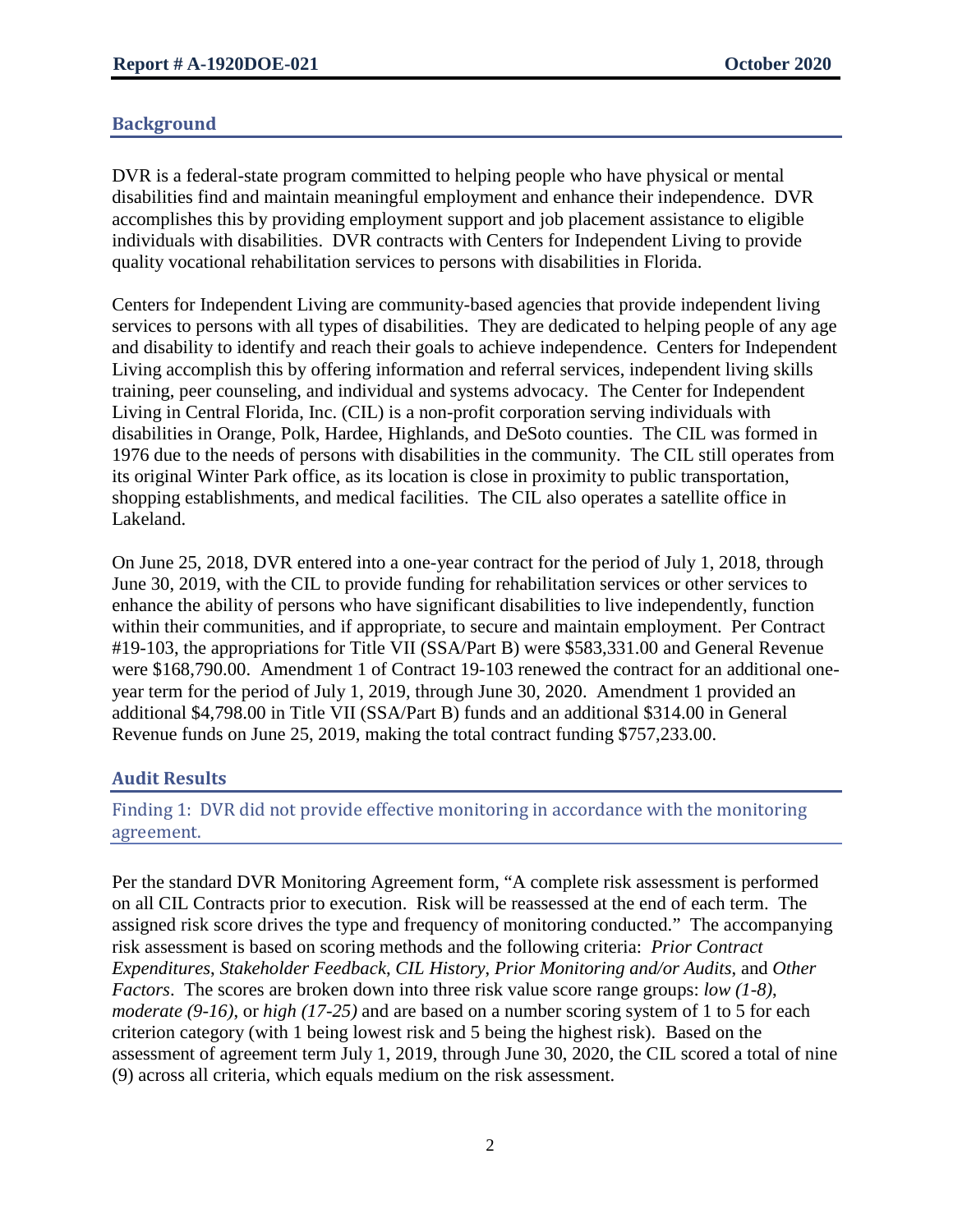Reporting requirements in the Monitoring Plan stated, "Monitoring activities include, but are not limited to, reviewing expenditure data, and visiting the Center's location. Risk based monitoring will be performed as follows:

Medium Risk -

Program Review on a semi-annual basis to inspect business processes, key management personnel, and significant service delivered to customers.

Semi-Annual review of prior monitoring and/or audit to ensure compliance with any findings, if any. Semi-Annual desktop monitoring."

The Contract Manager provided a tentative monitoring schedule for the period of July 1, 2019, through June 30, 2020, which reflected bi-annual desktop monitoring to be conducted on the CIL in Central Florida. However, DVR did not formally monitor the CIL and was unable to provide documentation to reflect a completed bi-annual desktop monitoring or any formal analysis, documentation review, or report submitted to the CIL with comments or recommendations from the period of July 1, 2018, through December 31, 2019. The Contract Manager stated that he instead completed a site visit approximately one year ago to the CIL. However, the Contract Manager did not perform a formal analysis, review documentation, or submit a report to the CIL with comments or recommendations after the site visit.

While the Contract Manager did review the monthly and quarterly documents submitted in accordance with contract terms, we determined DVR failed to adhere to the monitoring plan developed for Contract #19-103. As a result, we determined the monitoring was insufficient and did not identify the issues discussed later in this report. Insufficient monitoring increases the risk that noncompliance with the terms of the contract will go undetected. In addition, not communicating the monitoring results or providing improvement recommendations limits the CIL's ability to improve its processes.

## *Recommendation*

We recommend DVR conduct monitoring in accordance with the risk assessment and monitoring plan. In addition, we recommend DVR promptly provide any monitoring results and recommendations for improvement to the CIL and ensure corrective action has been initiated on noted deficiencies.

## *DVR Management Response*

Concur. VR has completed the 2020-21 Risk assessment and monitoring plan. The CIL in Central Florida is scheduled to be monitored twice during the contract year. Any monitoring results and recommendations for improvement will be immediately shared with the CIL and ensure corrective action can be initiated in a timely manner to correct any noted deficiencies.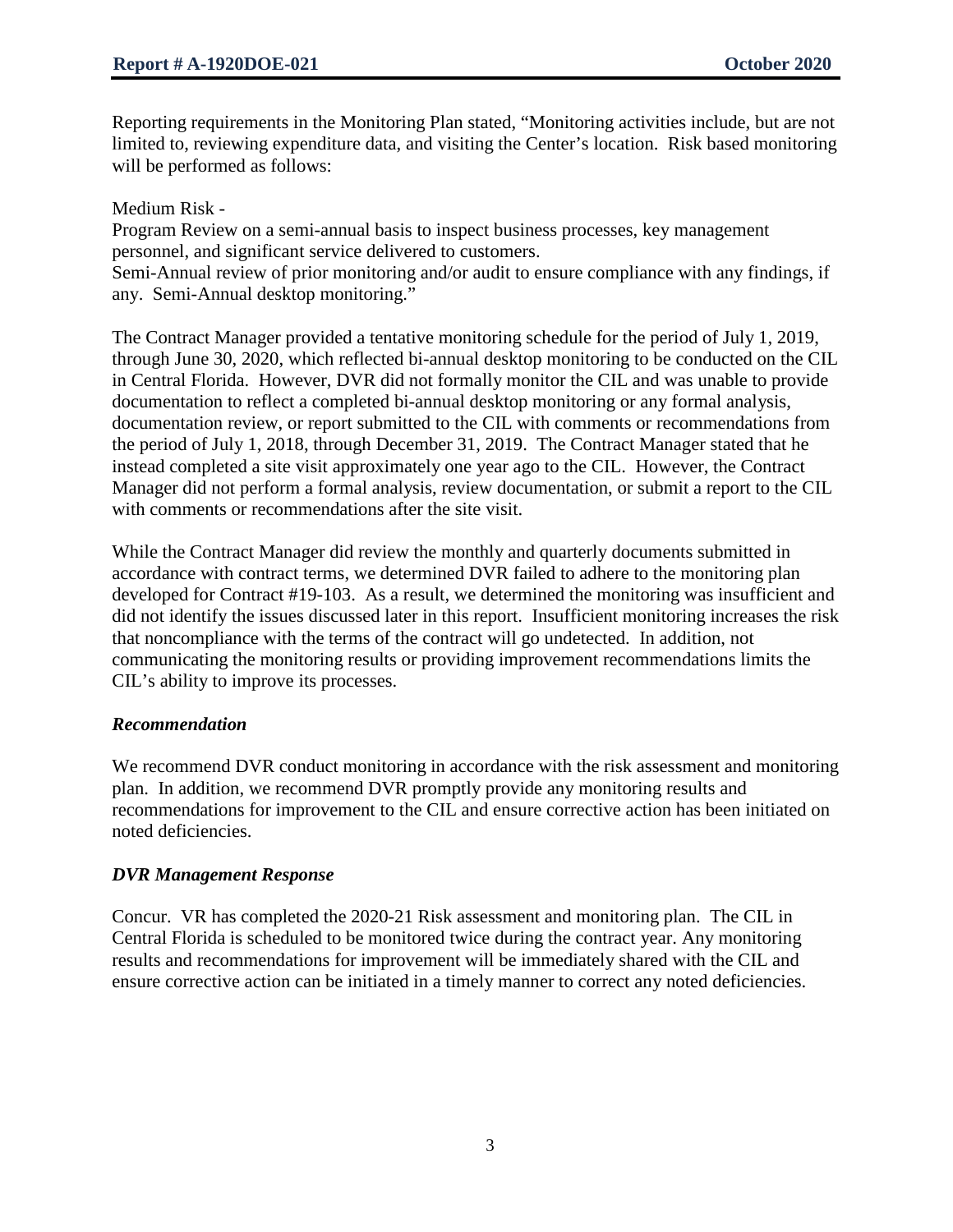Finding 2: The CIL did not maintain sufficient documentation to demonstrate appropriate allocation of Contract #19-103 funds.

Section VII.B of Contract #19-103 requires the CIL to "maintain a financial management system relating to funds received and expended under this Agreement in accordance with generally accepted accounting principles and that is compliant with 45 CFR Part 75.302, Standards for financial management systems and 45 CFR Part 75.361, Retention Requirements for Records."

The Office of Management and Budget (OMB) Circular A-122 states that cost allocation methodologies used to allocate direct and indirect costs must be adequately documented and established in accordance with reasonable criteria that distribute costs across its various benefitting cost objectives in a manner commensurate with the relative benefit received.

We requested and received the CIL's itemized General Ledger (GL) for the period of July 1, 2018, through December 31, 2019. We judgmentally sampled 23 expenditures for fiscal year (FY) 2018-19 and 10 expenditures for July 2019 through December 2019 and reviewed the supporting documentation. To conduct the analysis, we compared the sampled expenditures to both the total amount on the provided invoices and to the line item percentages from the approved budget at the beginning of the fiscal year.

While the CIL provided documentation for the sampled expenditures, we noted that the supporting documentation directly correlated with the line item expenditures on the GL for only 4 of the 23 (17%) FY 2018-19 sampled expenditure transactions and 4 of the 10 (40%) July-December 2019 sampled expenditure transactions. This was due to the current CIL practice of not documenting on each invoice or by expenditure category the amount allocated to the State contract. Therefore, we could not determine whether the CIL properly expended the SSA/Part B and General Revenue funds or if the CIL maintained the percentages allocated. In addition, this practice prohibits the CIL from demonstrating that they distribute costs appropriately in a manner commensurate with the relative benefit received.

Per the CIL staff, the CIL utilizes a 200-fund account that captures the transactions posted from the payables module. At the end of the fiscal year, all expenses allocated to the state contract equal the percentage allocated to the state project based on the total budgeted amount of each line item submitted in the original budget at the beginning of the fiscal year. According to CIL management, while the submitted original budget allocated General Revenue and SSA/Part B amounts, quarterly budget reconciliations were not required to do so. The CIL management stated going forward the allocations would be listed on the individual invoices.

## *Recommendation*

We recommend the CIL notate the funding allocations on the individual invoices or expense categories to support expenditures incurred. We additionally recommend the CIL enhance its procedures to ensure expenses funded through DVR's contract are allowable and appropriately reflected by funding source. We recommend DVR include a review of expenditures incurred and the supporting documentation as part of their monitoring efforts to ensure expenditures are supported, allowable, allocable, reasonable, and necessary to the performance of the contract.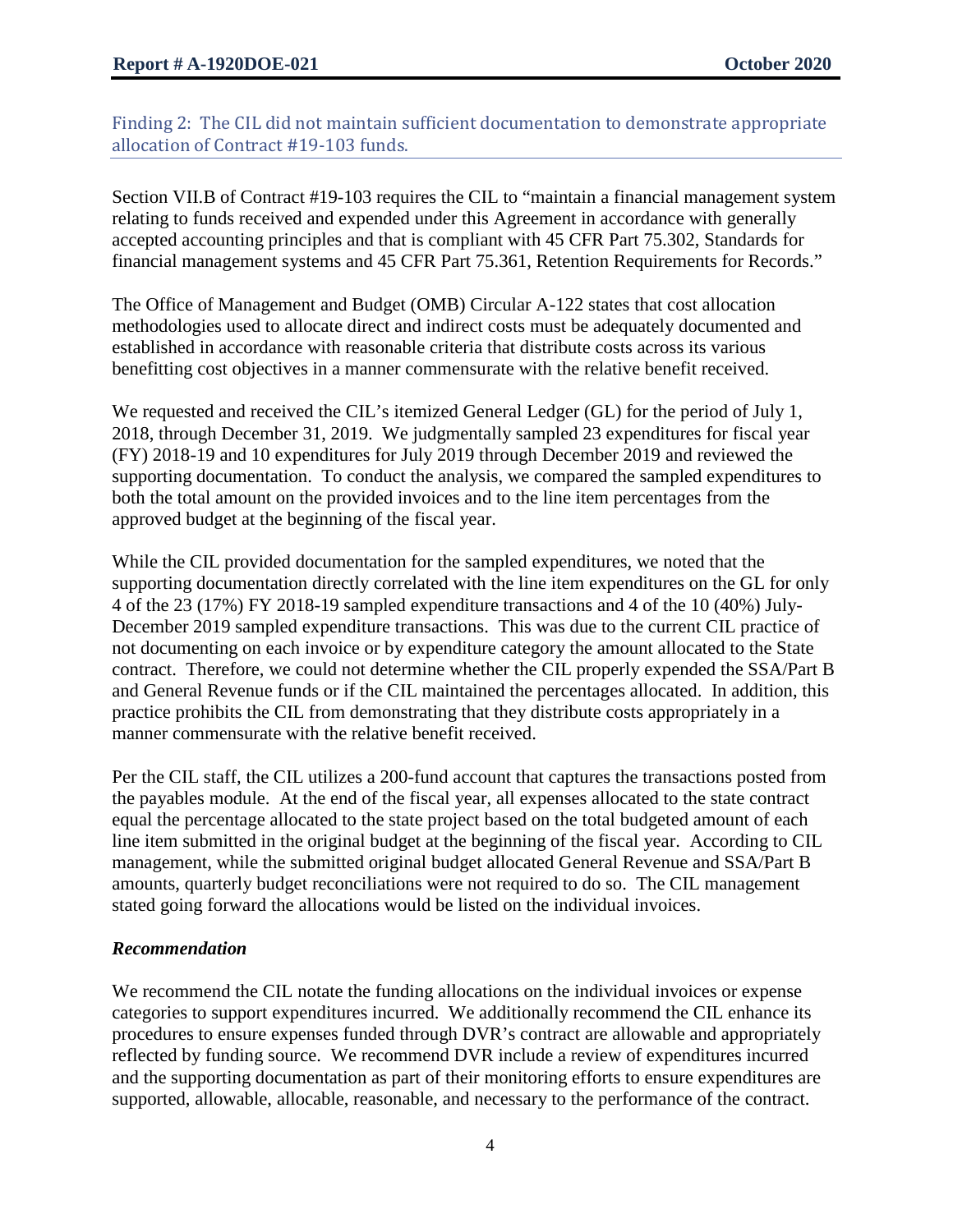#### *DVR Management Response*

Concur. VR will include a review of expenditures incurred and the supporting documentation as part of their monitoring efforts to ensure expenditures are supported, allowable, allocable, reasonable, and necessary to the performance of the contract during the bi-annual monitoring of the CIL in Central Florida.

### *CIL Management Response*

Concur. CIL concurs that notations were not made on individual invoices showing allocated amounts to the State contract and breaking down amounts allocated specifically to SSA/Part B and General Revenue dollars. Expense categories were also not notated on individual invoices. CIL did provide supporting documents for all sampled expenditure transactions for both FY 2018-2019 and July-December 2019. The line item amounts in the GL stated the expense category associated with State funding expenditure accounts that specifically correlated to the DVR Contract budget and matched the amounts reported in the quarterly or monthly budget reconciliations submitted. All supporting documents, either individually or as a group for a given expenditure in a given month or quarter, for these expenditures exceeded the amount allocated to the State budget. However, amounts allocated to the State were extrapolated from these total amounts, and individual invoices did not have the specified amount allocated to the State budget notated on the invoice. CIL provided the State auditors with the original invoice entry transactions in the G/L 200 fund account and correlating journal entry allocating the expenditure to the corresponding State budget line item. This way an audit trail was established from supporting documentation to State allocated expenditure. All costs were allowable. CIL expended all funds in accordance with budget allocations submitted. CIL maintains a financial management system relating to funds received and expended in accordance with generally accepted accounting principles as reported in our annual single audit conducted by an independent, state of Florida licensed CPA firm. CIL documents its cost methodologies used to allocate direct and indirect costs in its cost allocation plan. CIL will make notations on individual invoices breaking down the amounts allocated to Part B/SSA dollars and GR dollars. Notated amounts will include the expense category.

Finding 3: Consumer service records did not include all required elements and documentation could be strengthened.

Title 34 of the Code of Federal Regulations (CFR) section 364.53 states, "For each applicant for IL services (other than information and referral) and for each individual receiving IL services (other than information and referral), the service provider shall maintain a consumer service record that includes –

- (a) Documentation concerning eligibility or ineligibility for services;
- (b) The services requested by the consumer;
- (c) Either the IL plan developed with the consumer or a waiver signed by the consumer stating that an IL plan is unnecessary;
- (d) The services actually provided to the consumer; and
- (e) The IL goals and objectives –
- (1) Established with the consumer, whether or not in the consumer's IL plan; and
- (2) Achieved by the consumer.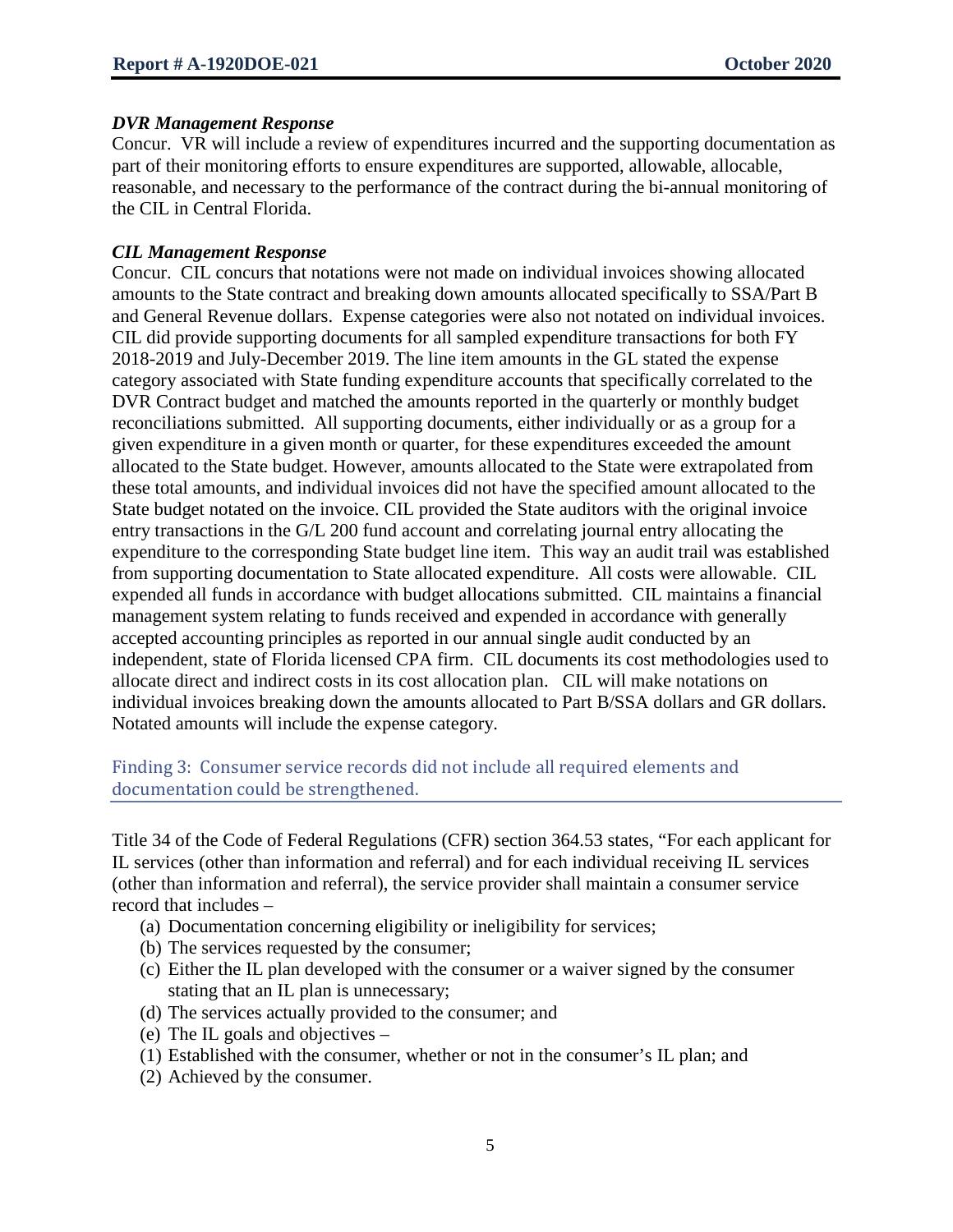### *Eligibility*

Per 34 CFR 364.51(a), "(1) the service provider shall determine the applicant's eligibility and maintain documentation that the applicant has met the basic requirements specified in CFR 364.40. (2) The documentation must be dated and signed by an appropriate staff member of the services provider." Contract #19-103 requires services to be provided to eligible persons with significant disabilities.

We reviewed 30 active consumer service records (CSR) and 41 inactive CSRs. We determined all 71 CSRs contained a document titled *Consumer Receipt of Information and Privacy Statement*. The document included a signature spot for the consumer under the section "Funder Review Waiver" that acknowledges their information may be reviewed by the CIL's funders for quality assurance purposes. All reviewed files contained the client's signature and date of signature in this area. In addition, the document includes the statement, "I have verified this customer's self-reported disability in a face-to-face meeting." All reviewed files contained the CIL staff member's signature and the date of signature in this area.

We noted this form indicates CIL staff as attesters to the disability; however, the form does not include an eligibility determination. We additionally reviewed the supplied records for disability documentation in each file. Of the 30 active CSRs, none had disability documentation in the files provided. Of the 41 inactive CSRs, none had disability documentation in the files provided. We noted the eligibility determinations additionally did not include the type of disability selfreported by the applicant. The CIL instead records the type of disability in the CSRs in the COMs database. The CIL Executive Director acknowledged the CIL does not currently have documentation specifically notating customer eligibility. Incorrect and incomplete eligibility determinations could result in spending contract funds on ineligible consumers.

#### *IL Plan and CSR Documentation*

34 CFR 364.52(a) (1) requires the services provider to develop an Independent Living (IL) plan for the individual, unless the individual who is to be provided IL services under this part signs a waiver. Section 34 CFR 364.52(b) also states, "(1) Development of an individual's IL plan must be initiated after documentation of eligibility under § 364.51(a) and must indicate the goals or objectives established, the services to be provided, and the anticipated duration of the service program and each component service. (2) The IL plan must be developed jointly and signed by the appropriate staff member of the service provider and the individual with a significant disability or, if consistent with State law and the individual chooses, the individual's guardian, parent, or other legally authorized advocate or representative."

We reviewed 41 inactive CSRs and identified 12 files (29%) with unclear or no indication of file closure. Of the 12 files with insufficient file closure documentation, two included COMS notes that insinuated closure or completion of the service. However, their ILPs did not reflect achievement of goals and closure of files. Per CIL management, this is an area for improvement. It is often noted that services have been provided which would justify closing the file, but there is no final note establishing that goals have been resolved (completed or dropped) and the file can be closed. Lack of file closure documentation leaves open-ended questions regarding services. This hinders the DVR contract manager's ability to verify the file's duration and ensure all eligible services were rendered; goals were achieved; or if there is a need for continued services.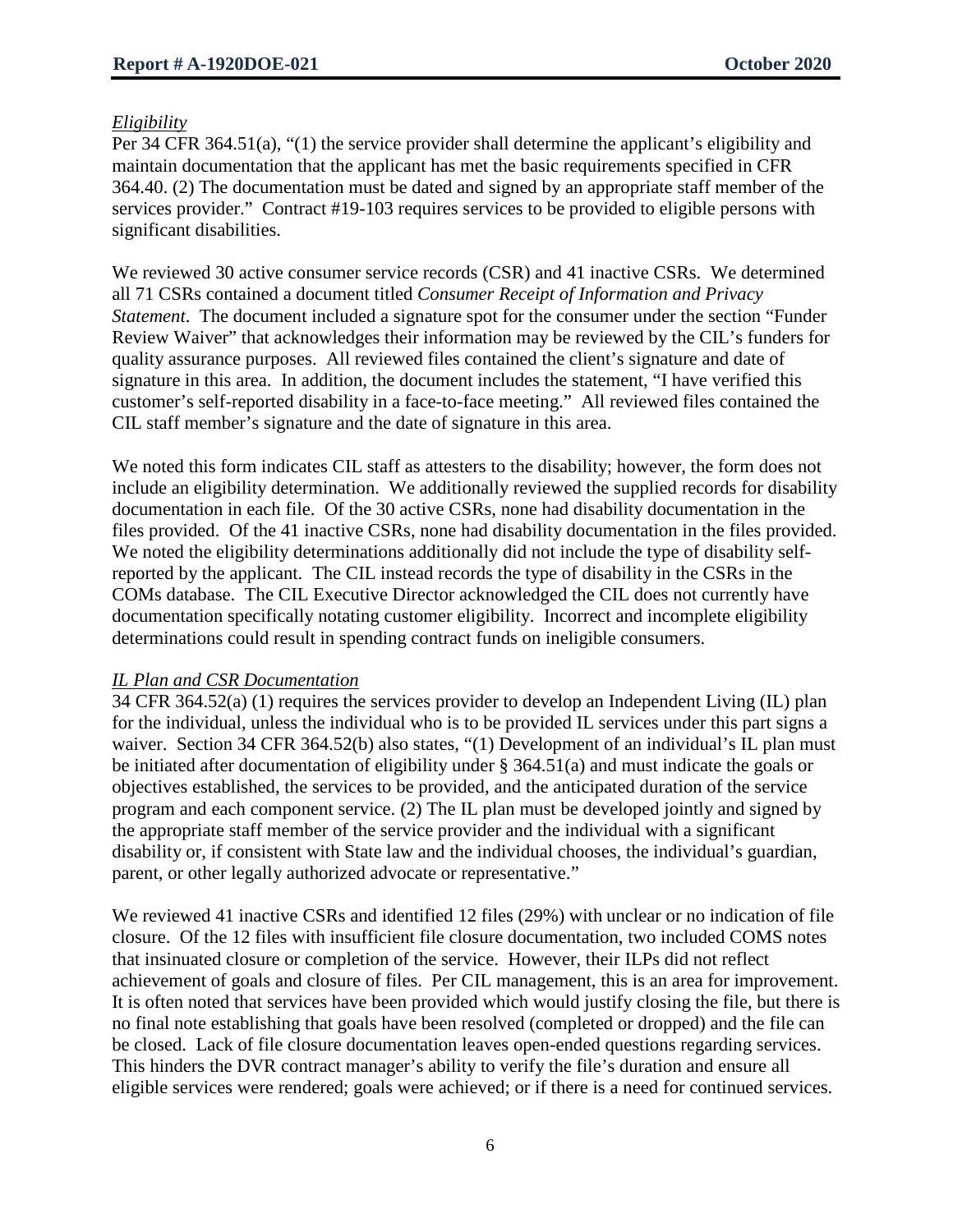We additionally identified 11 of the 30 (37%) sampled active files and 12 of the 41 (29%) sampled inactive files which included ILPs reflecting goal start dates established before the ILP signature date ranging from 2 to 180 days for active cases and from 2 to 178 days for inactive cases. For the identified 11 active files, four included COMS notes that indicated the CIL provided services to the customer prior to the ILP being signed, although eligibility was determined prior to providing services. For the 12 identified inactive files, six included COMS notes that indicated the CIL provided services to the customer prior to the ILP being signed, although eligibility was determined prior to providing services for six of the seven files. Best practice would be for the ILPs to be signed the same day as goals are established and prior to services being provided.

CIL management indicated the delay in the signing of the ILPs may be due to the practice of meeting with consumers to discuss developing goals and providing services prior to the consumer signing an ILP. The CIL was also requesting consumers to sign ILPs upon achievement of goals, which lead to inconsistent documentation. If services are rendered prior to the proper execution of the eligibility determination and/or ILP, services can be provided to ineligible consumers and it hinders the CILs ability to demonstrate that the consumers actively participated in the determination of their independent living services and goals.

The total discrepancies identified in the CSRs are outlined in Table 1 and Table 2.

| Discrepancies by Files                                                                                                                                                                                                | Files |
|-----------------------------------------------------------------------------------------------------------------------------------------------------------------------------------------------------------------------|-------|
| <b>Total Active CSR Files</b>                                                                                                                                                                                         | 294   |
| Files Sampled (10%)                                                                                                                                                                                                   | 30    |
| File Notes Indicated Services Were Completed but There Was No<br>Indication of File Closure and the Case Remained Active (3%)                                                                                         |       |
| ILP With Goal Date Established Before ILP Signature Date (37%)<br>4 of the 11 had COMS Notes Which Indicated that Services<br>$\circ$<br>Were Being Provided to the Consumer Prior to the ILP Being<br>Signed $(36%)$ | 11    |

# Table 1: Active CSR Review

## Table 2: Inactive CSR Review

| Discrepancies by Files                                                                                                                                                                                                                          | Files |
|-------------------------------------------------------------------------------------------------------------------------------------------------------------------------------------------------------------------------------------------------|-------|
| <b>Total Inactive CSR Files</b>                                                                                                                                                                                                                 | 829   |
| Files Sampled (5%)                                                                                                                                                                                                                              | 41    |
| Unclear or No Indication of File Closure Noted in the CSR (29%)<br>2 of the 12 had COMS Notes Which Indicated Closure or<br>$\circ$<br>Completion of the Service; However, Their ILPs Did Not<br>Reflect Achievement of Goals/Closure of Files. | 12    |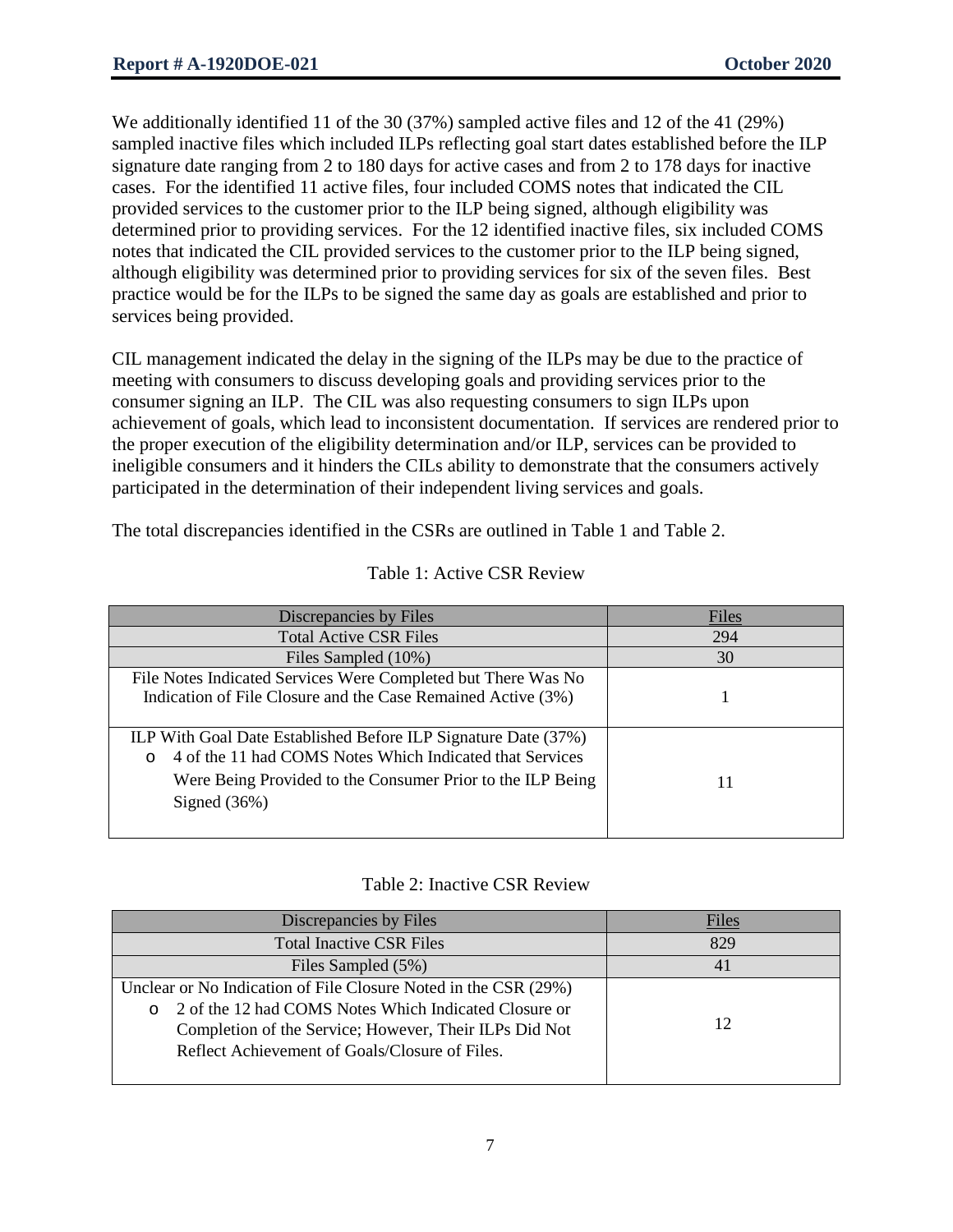| ILP With Goal Date Established Before ILP Signature Date (29%)<br>6 of the 12 had COMS Notes Which Indicated that Services<br>$\Omega$<br>Were Being Provided to the Consumer Prior to the ILP<br>Being Signed (50%)<br>For 1 of the 12 (8%) Eligibility was Determined after<br>$\circ$<br>Services Were Rendered. | 12 |
|---------------------------------------------------------------------------------------------------------------------------------------------------------------------------------------------------------------------------------------------------------------------------------------------------------------------|----|
| Goal Target Dates Were Not Established on the Signed ILP (5%)                                                                                                                                                                                                                                                       | 2  |
| COMS Notes Reflect Services were Completed July 5-12, 2019,<br>Before the ILP was Established. The ILP was Signed July 24, 2019.                                                                                                                                                                                    |    |
| Documentation was Not Provided Permitting Client's Spouse<br>Signatory Authority on Client's Behalf. (2%)                                                                                                                                                                                                           |    |

## *Recommendation*

We recommend the CIL improve disability verification practices and documentation by including an eligibility determination statement in the CSR. We additionally recommend the CIL establish IL plans with consumers prior to rendering services. We recommend DVR include a review of CSRs in its monitoring activities and ensure consumers have been deemed eligible for services in accordance with the federal regulations.

#### *DVR Management Response*

Concur. VR will include a review of CSRs in its monitoring activities to ensure consumers have been deemed eligible for services in accordance with the federal regulations during the bi-annual monitoring of the CIL in Central Florida.

## *CIL Management Response*

Concur. CIL concurs that there were three consumer service records (4%) that did not have signed and dated eligibility documentation before or at the time of the development of the IL plan or services and that currently there is not a specific eligibility determination statement in the CSR. CIL has always documented (but not signed) an individual's disability prior to the person becoming a consumer and developing an ILP or waiver. This is done at the information and referral (IR) level and notated and dated in a contact note that is merged into the consumer record if and when the individual becomes a consumer and signs all applicable documentation. Our IR procedures specifically state that disability is established before they are referred to any CIL program for services. We will develop and implement a separate eligibility determination form documenting reported disability and eligibility determination date. This will be printed and signed and added to the consumer record. As for the second part of the recommendation, CIL currently develops IL plans prior to or at the same time that services are rendered. However, in some instances the plan may be developed with the consumer over the phone, initiating services, with the signing of the ILP occurring in the future when staff meet face-to-face with the consumer. Best practice is to assure that the signed and dated plan indicates plan creation concurrent with or prior to services rendered.